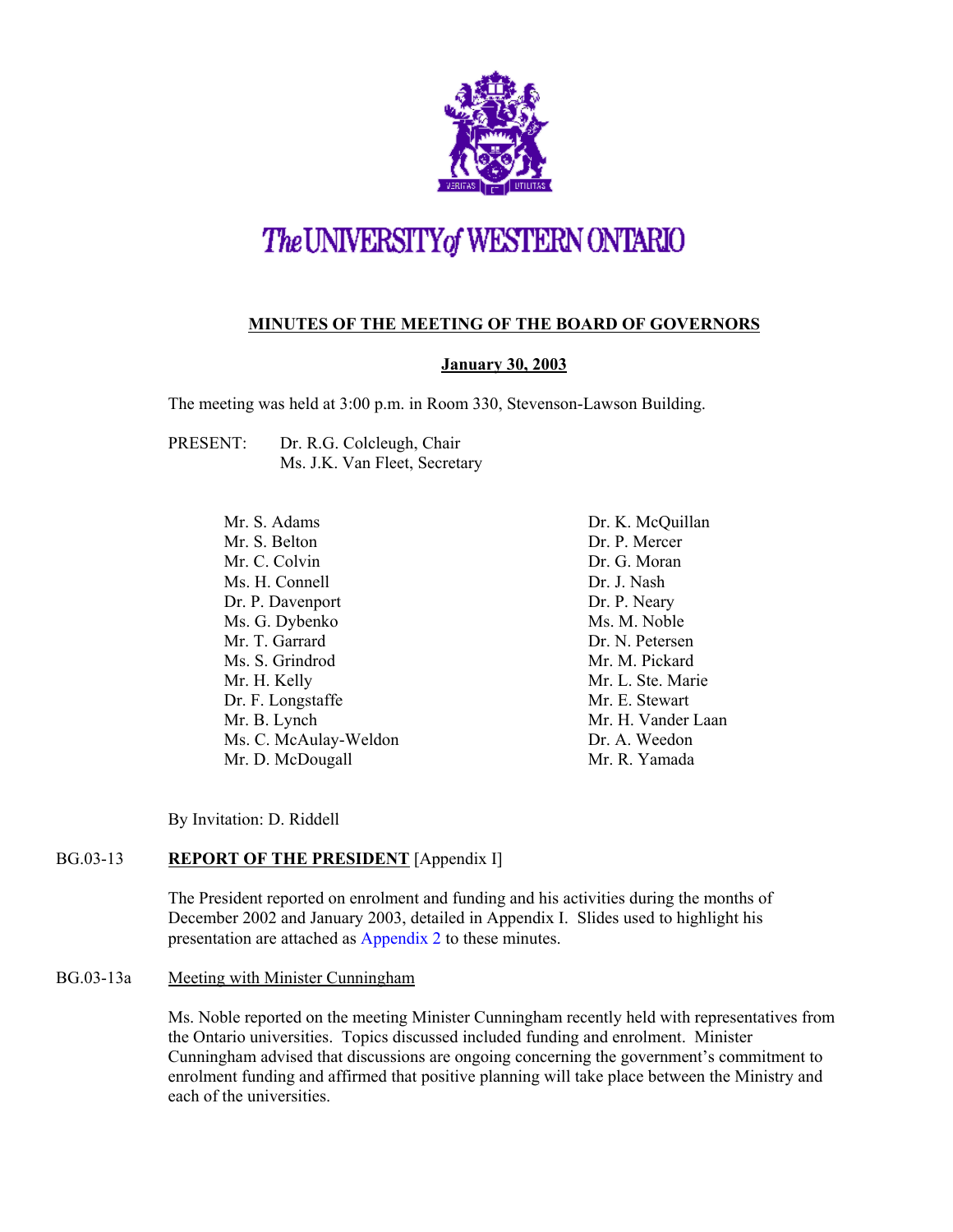#### BG.03-14 **UNANIMOUS CONSENT AGENDA** [Appendix II]

It was moved by B. Lynch, seconded by S. Adams,

That the items listed in the Unanimous Consent Motion, detailed in Appendix II, excluding item 11 (Revised Guidelines on Collaborative Research), be approved and/or received for information by the Board of Governors by unanimous consent.

CARRIED

#### **PROPERTY & FINANCE COMMITTEE** [Appendix III]

#### BG.03-15 **Annual Allocation from the Western Fund**

It was moved by B. Lynch, seconded by S. Adams,

That the Board of Governors approve the allocation of the available income from the Western Fund, approximately \$23,000, to the Ontario Graduate Scholarship Program.

CARRIED by unanimous consent

#### BG.03-16 **Property & Finance Report Information Items**

The Report of the Property & Finance Committee contained the following items of information. Details are provided in Appendix III.

- Report of the Investment Committee
- Rogers Chair of Studies in Journalism and New Information Technology
- Scholarships, Awards, Prizes [*corrections distributed at the meeting*]
- Environmental and/or Safety Incidents

### BG.03-17 **Exterior Design - South Valley Building**

Mr. Riddell gave a brief report on the proposed exterior design of the South Valley Building, shown in Appendix III, Annex 2. The design incorporates many of the features that have been identified in the Campus Master Plan as being complementary to the existing architecture of the more attractive buildings on campus. The design involves the use of artificial rough and smooth stone (ariscraft), framed windows, vertical and horizontal elements in a pre-cast concrete stone and masonry, as well as a curved wall on the exterior of the classroom which will face Huron Drive.

#### BG.03-18 **Quarterly Financial Report - Operating and Ancillary Budgets**

The Board received for information the quarterly financial report - Operating and Ancillary Budgets, detailed in Appendix III, Annex 3.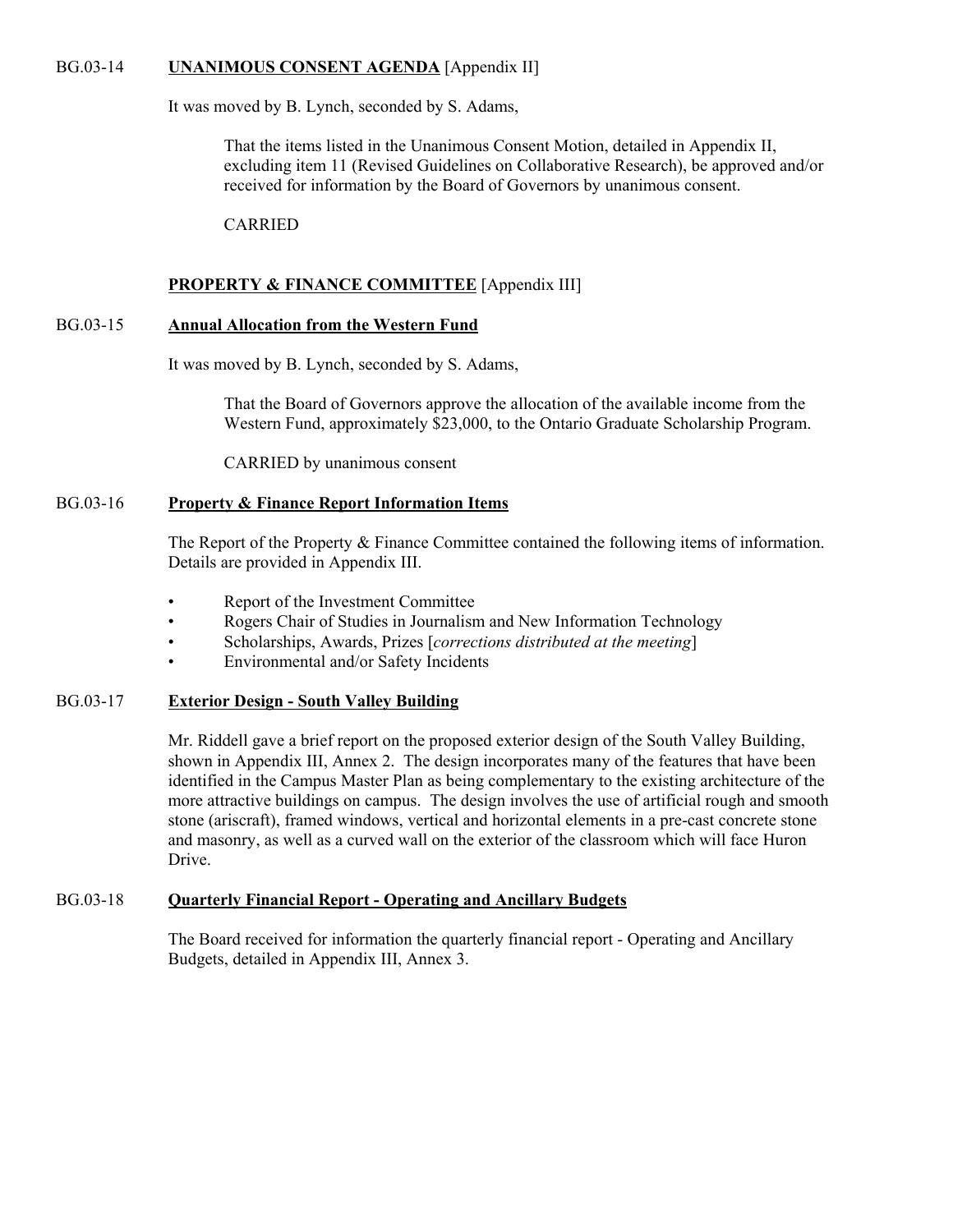### **CAMPUS & COMMUNITY AFFAIRS COMMITTEE** [Appendix IV]

#### BG.03-19 **Annual Reports - Code of Student Conduct**

The University's Code of Student Conduct, approved by the Board of Governors in 2001, dictates that two reports are required annually. The Board received the Code of Student Conduct: Misconduct and Sanctions for the period July 1, 2001 - June 30, 2002, detailed in Appendix IV, Annex 1. The Secretary of the Board of Governors reported that no appeals were presented to the University Discipline Appeal Committee (UDAC) for the period July 1, 2001 - June 30, 2002.

#### **SENIOR OPERATIONS COMMITTEE** [Appendix V]

#### BG.03-20 **Chairs and Vice-Chairs of Standing Committees of the Board**

It was moved by B. Lynch, seconded by S. Adams,

That the Board of Governors appoint the following to serve as Committee Chairs and Vice-Chairs in 2003:

#### **Audit**

| анин                                  |  |
|---------------------------------------|--|
| <b>Campus &amp; Community Affairs</b> |  |
| <b>Development &amp; Fund Raising</b> |  |
| <b>Property &amp; Finance</b>         |  |

CARRIED by unanimous consent

#### BG.03-21 **Membership of Standing Committees of the Board**

It was moved by B. Lynch, seconded by S. Adams,

That the Board of Governors approve the membership of the standing committees of the Board for the period February 2003, through January 2004, as shown in Appendix V, Annex 1.

CARRIED by unanimous consent

#### BG.03-22 **Appointment to Other Bodies**

The following appointments were received for information:

**Senate:** Stephen Adams and John Nash

**SCUP:** Susan Grindrod and Mark Pickard

**Board of Directors - Canadian Centre for Activity and Aging**: Bill Peel and Ted Hewitt (reappointed for a two-year term, April 1, 2003 - March 31, 2005).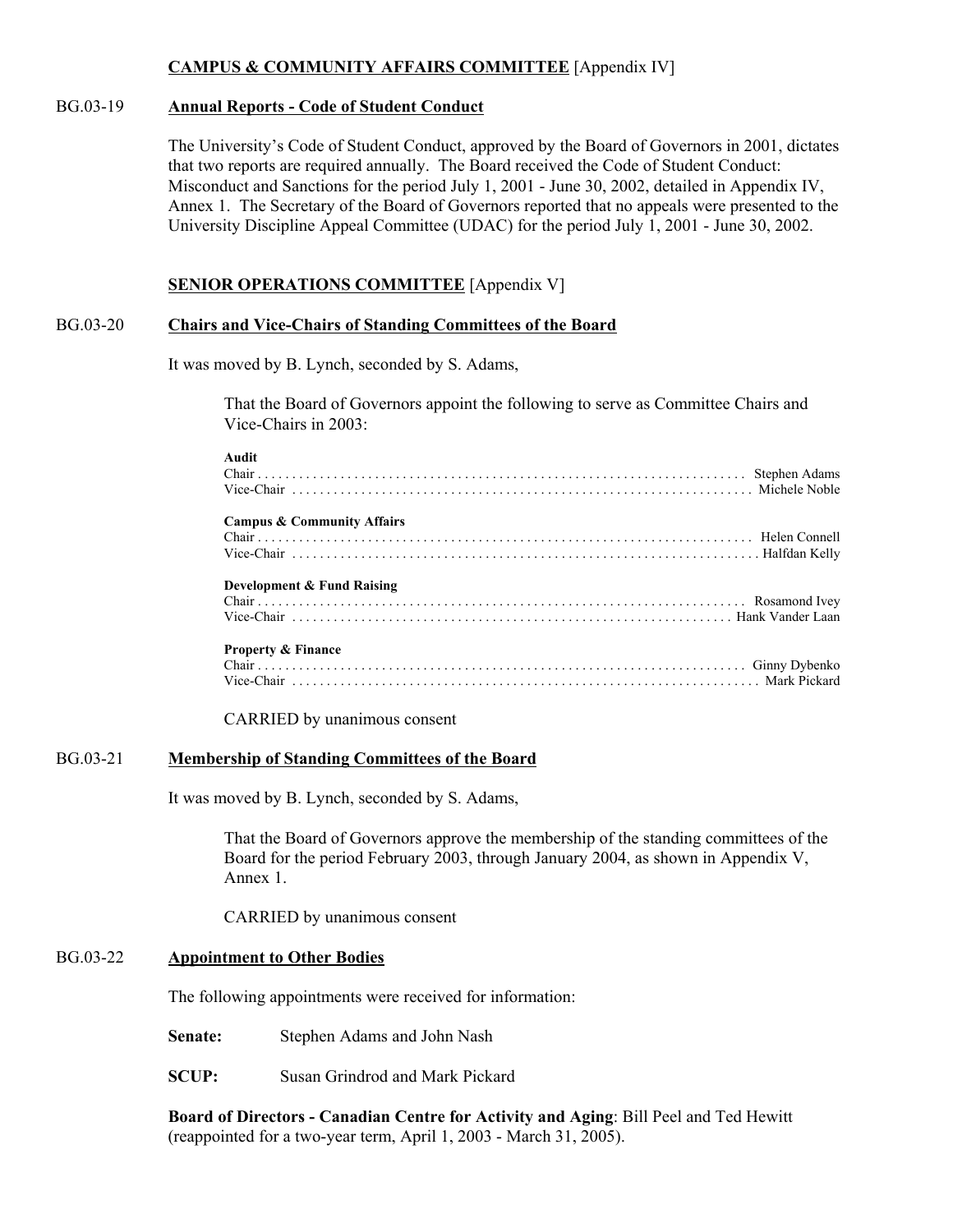#### **DEVELOPMENT & FUNDRAISING COMMITTEE** [Appendix VI]

#### BG.03-23 **2002-03 Second Quarter Fundraising Report**

The 2002-03 Second Quarter Fundraising Report, detailed in Appendix VI, was received for information. A total of almost \$250 million has been raised or pledged in support of Campaign Western, better than ninety percent of the campaign objective of \$270 million.

## **ITEMS REFERRED BY SENATE** [Appendix VII]

### BG.03-24 *Conditions of Appointment* **and** *ACORD* **Documents**

It was moved by B. Lynch, seconded by S. Adams,

That the *Conditions of Appointment*, ACORD (*Alternative Career Opportunities, Retention & Development of Faculty),* and ACORD Health Sciences documents be rescinded as recommended by Senate.

CARRIED by unanimous consent

#### BG.03-25 **Revised Guidelines on Collaborative Research**

Dr. Davenport reported the following correction (*shown in italics*) to Appendix VII, Annex 1, Guidelines for Collaborative Research, page 2: 7.00: "... In no case shall a Centre or Institute be permitted to operate in a *deficit* position or to incur debt."

It was moved by P. Davenport, seconded by M. Noble,

That the revised Guidelines on Collaborative Research shown in Appendix VII, Annex 1 be approved as recommended by Senate.

#### CARRIED

#### BG.03-26 **Strategic Plan for Internationalization at Western**

It was moved by B. Lynch, seconded by S. Adams,

That the Strategic Plan for Internationalization at Western as set out in Appendix VII, Annex 2 be approved as recommended by Senate.

CARRIED by unanimous consent

#### BG.03-27 **Senate Information Items**

The report Items Referred by Senate contained the following items of information. Details are provided in Appendix VII.

- Undergraduate Program Reform
- ADF New Research and Scholarly Initiative Award Spring 2002 and Fall 2002 Small Grants
- Report of the Academic Colleague on the 263<sup>rd</sup> Meeting of COU
- Convocation Dates, Fall 2004: Revision
- Announcements: Appointments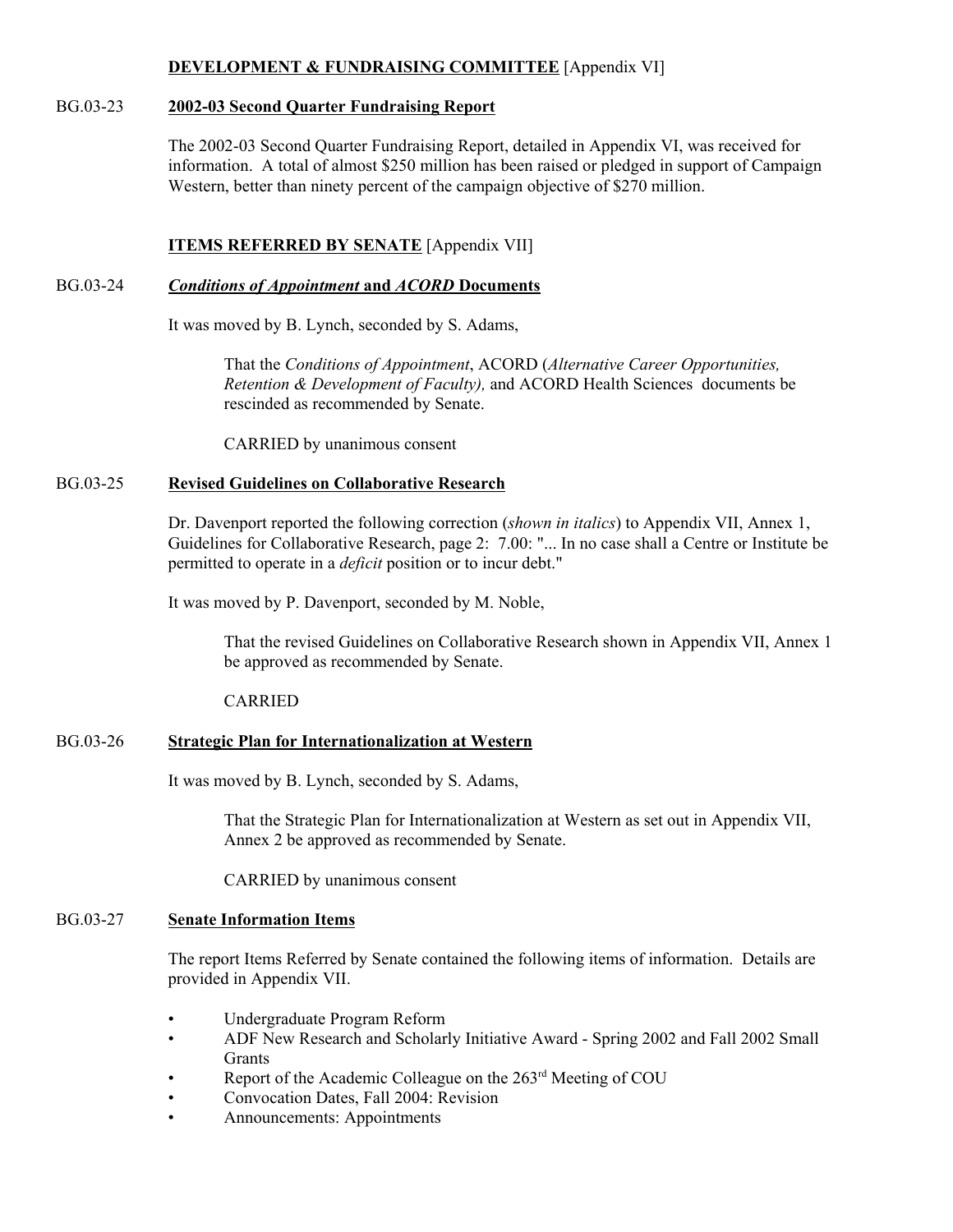## BG.03-28 **SELECTED CLIPPINGS** [Appendix VIII]

The Board received selected media clippings about the President (Appendix VIII).

 $\mathcal{L}_\text{max}$  , and the contract of the contract of the contract of the contract of the contract of the contract of the contract of the contract of the contract of the contract of the contract of the contract of the contr

## **ADJOURNMENT**

The meeting adjourned at 3:30 p.m.

R.G. Colcleugh J.K. Van Fleet Chair Secretary

Secretary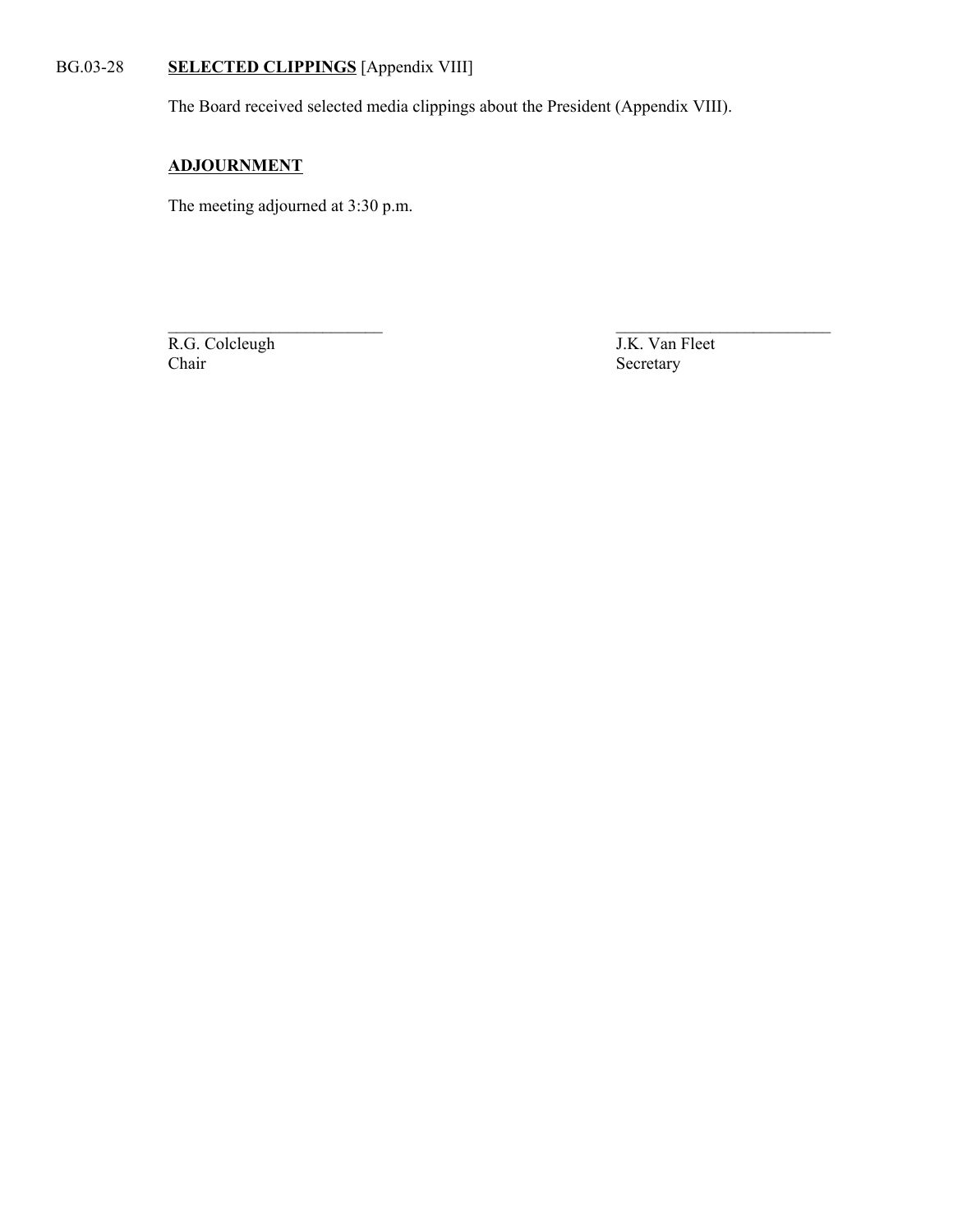## Update On Negotiations with UWOFA: Communications

- Concern about imbalance in communications, comparing UWOFA and Administration
- Collective bargaining and communications
	- $\bullet$  Limits on communications with faculty
	- Uncollegial rhetoric
- Focus on priorities of Strategic Plan, mandate from Senior Ops
- Respect and support for University team





#### $\bullet$  2001-02 Data

(Excludes Medical/Dental faculty and those with Senior Administrative Duties)

Comparisons with:

- Group 1 Big10 minus UWO minus Toronto  $\bullet$
- Group 2 McMaster, Queen's, Waterloo  $\bullet$

Group 3 - McMaster, Queen's, Waterloo, Guelph (Big10 = Carleton, Guelph, McMaster, Queen's, Ottawa, Toronto, Waterloo, Western, Windsor, York)

Note: The University of Toronto has been removed from these comparisons because of the anomalously high costs of living associated with working in downtown Toronto.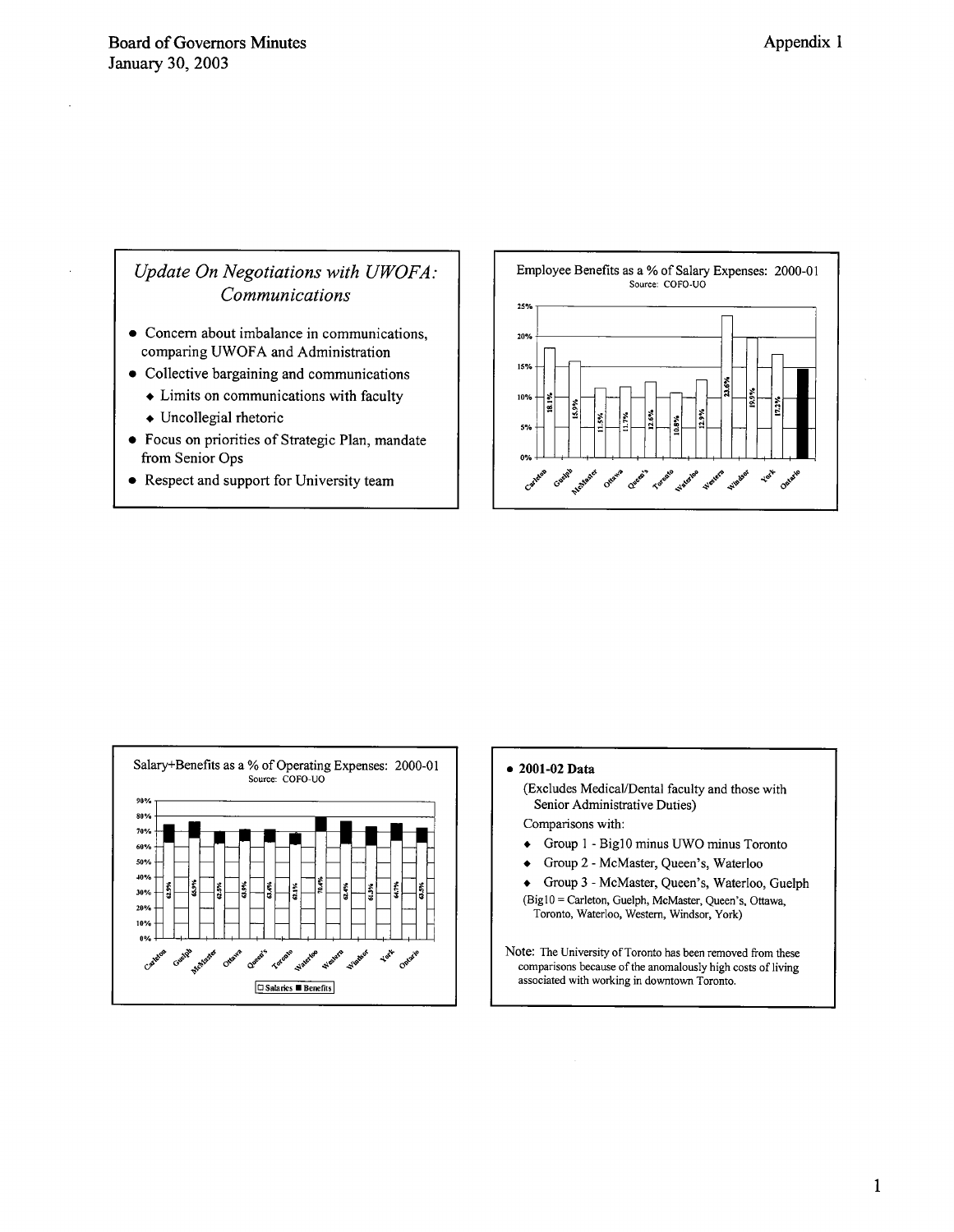